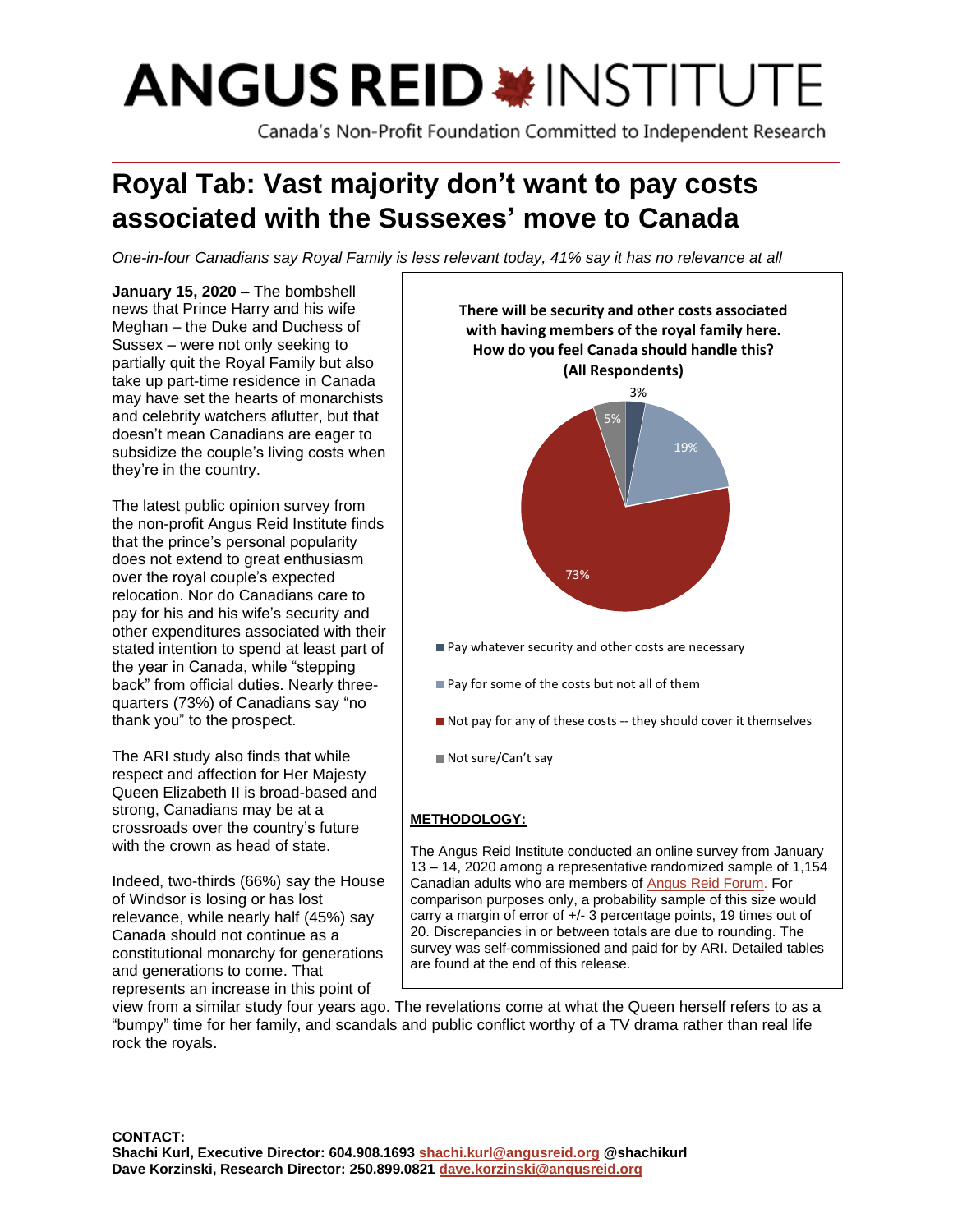

# **More Key Findings:**

- Paradoxically, Prince Harry is the most personally popular member of the Royal Family among Canadians; 69 per cent view him favourably. However, he and his uncle, the disgraced Prince Andrew, are also most likely to be viewed as celebrities rather than working royals
- Quebecers are most likely to say they'll be "upset" if the Sussexes take up part time residence in Canada (17%). But like millions across the country, the main reaction of people in la belle province in ennui: more than half (56%) say they "don't care"
- There is little consensus over what, if anything, might replace the monarch as Canada's head of state. Just over one-quarter (27%) say the prime minister should become head of state, while one-in-five (19%) say the head of state should be the Governor General, but without ties to Britain

### *About ARI*

*The Angus Reid Institute (ARI) was founded in October 2014 by pollster and sociologist, Dr. Angus Reid. ARI is a national, not-for-profit, non-partisan public opinion research foundation established to advance education by commissioning, conducting and disseminating to the public accessible and impartial statistical data, research and policy analysis on economics, political science, philanthropy, public administration, domestic and international affairs and other socio-economic issues of importance to Canada and its world.*

#### **INDEX:**

#### **Part One: Harry and Meghan**

- **Many Canadians captivated by Royal quarrel**
- **Most, however, don't care if Harry and Meghan settle in Canada**
- **Seven-in-ten say Canada shouldn't pick up any of the costs**

**Part Two: The rest of the Royal Family**

- **Canadians still love the Queen, less favourability for Prince Charles**
- **William and Harry – royal representatives or celebrities?**
- **Few offer favourable view of Prince Andrew**

**Part Three: Future of the Monarchy**

- **Two-thirds say royal family losing or has lost relevance**
- **Most happy to continue recognizing the Queen**
- **But what about when she's gone?**
	- o **Plurality would prefer not to remain a constitutional monarchy**
		- o **If not a monarchy, then what?**

#### **Many Canadians captivated by Royal quarrel**

Royal watchers were taken by surprise last week when Prince Harry and Meghan Markle, the Duke and Duchess of Sussex, announced - [without consulting the Queen](https://www.bbc.com/news/uk-51043220) – that they would be "stepping back" from their positions as senior royals. The couple, who recently spent time vacationing in British Columbia, say

**CONTACT:**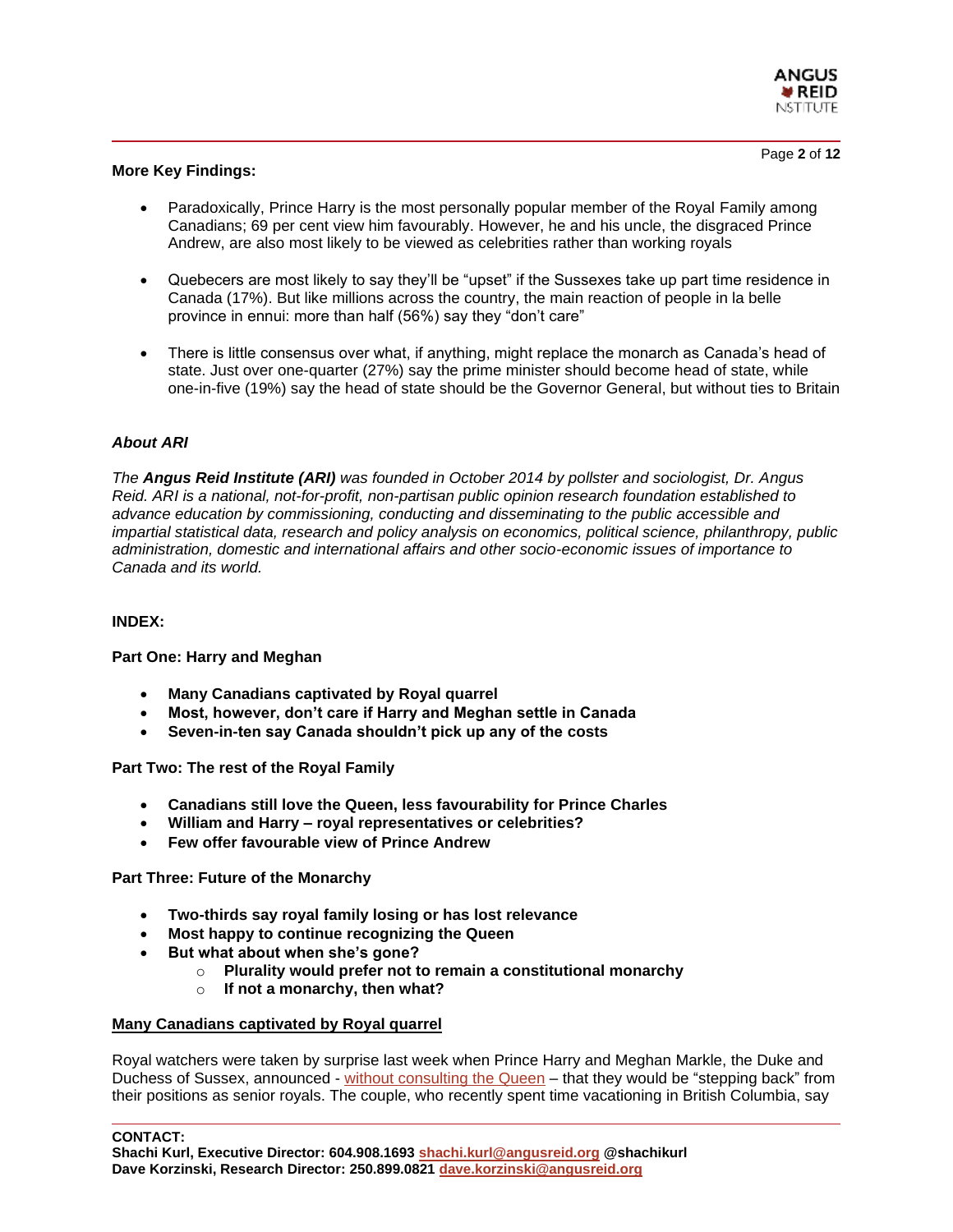

Page **3** of **12**

they want to work toward "financial independence", and split time between Britain and North America. The expectation is that the North American part of their residence will be in Canada.

Canadians are watching closely. Asked if they have been following these events, 70 per cent say yes. Older Canadians are much more engaged in the latest machinations of the monarchy than younger ones:



#### **Half don't care if Harry and Meghan settle in Canada**

Voracious consumption of the royal twists and ripples reaching local shores doesn't mean people in this country are particularly invested what happens. Canadians were asked how they would feel if the Duke and Duchess did, indeed, end up spending considerable time in Canada.

The most common response from half of respondents (50%) was that they ultimately do not really care. Those with an opinion are considerably more positive than negative. Two-in-five (39%) say that they would be pleased to see Harry and Meghan spending time in Canada, while just one-in-ten (11%) say that they would find this upsetting.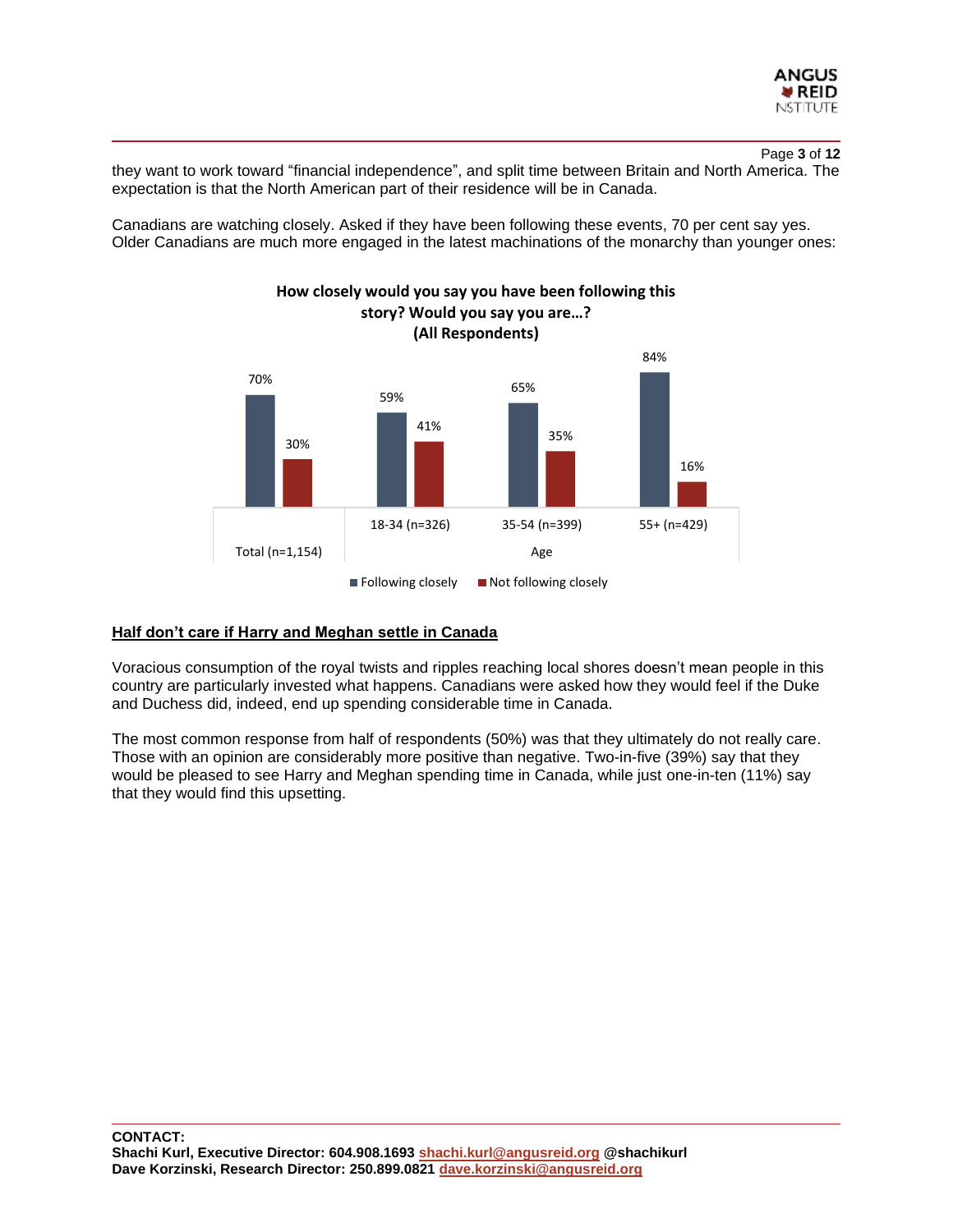

Page **4** of **12**



**If they do end up spending a significant time in Canada,** 

The Prince and his bride have spent time considerable time in Canada. Markle lived in Toronto for the better part of seven years during her time working as an actress on the television show Suits. More recently, they couple spent six weeks vacationing on Vancouver Island. Neither of those regions profess any greater adoration for the royals. Residents of Quebec are particularly negative about their potential time here in the future. Bloc Quebecois leader Yves-Francois Blanchet [said publicly](https://montreal.ctvnews.ca/quebecers-should-not-have-to-pay-anything-for-harry-and-meghan-bloc-leader-blanchet-says-1.4767355?utm_source=dlvr.it&utm_medium=twitter) on January 14 that his province should not have to pay any costs associated with their security.



#### **Seven-in-ten say Canada shouldn't pick up any of the costs**

Regardless of where they live, most Canadians agree with Blanchet. Despite reports from a [paper in the](https://www.standard.co.uk/news/uk/canada-security-bill-harry-meghan-justin-trudeau-a4332906.html)  [United Kingdom](https://www.standard.co.uk/news/uk/canada-security-bill-harry-meghan-justin-trudeau-a4332906.html) indicating Prime Minister Justin Trudeau had already agreed to pay for Harry and

**CONTACT:**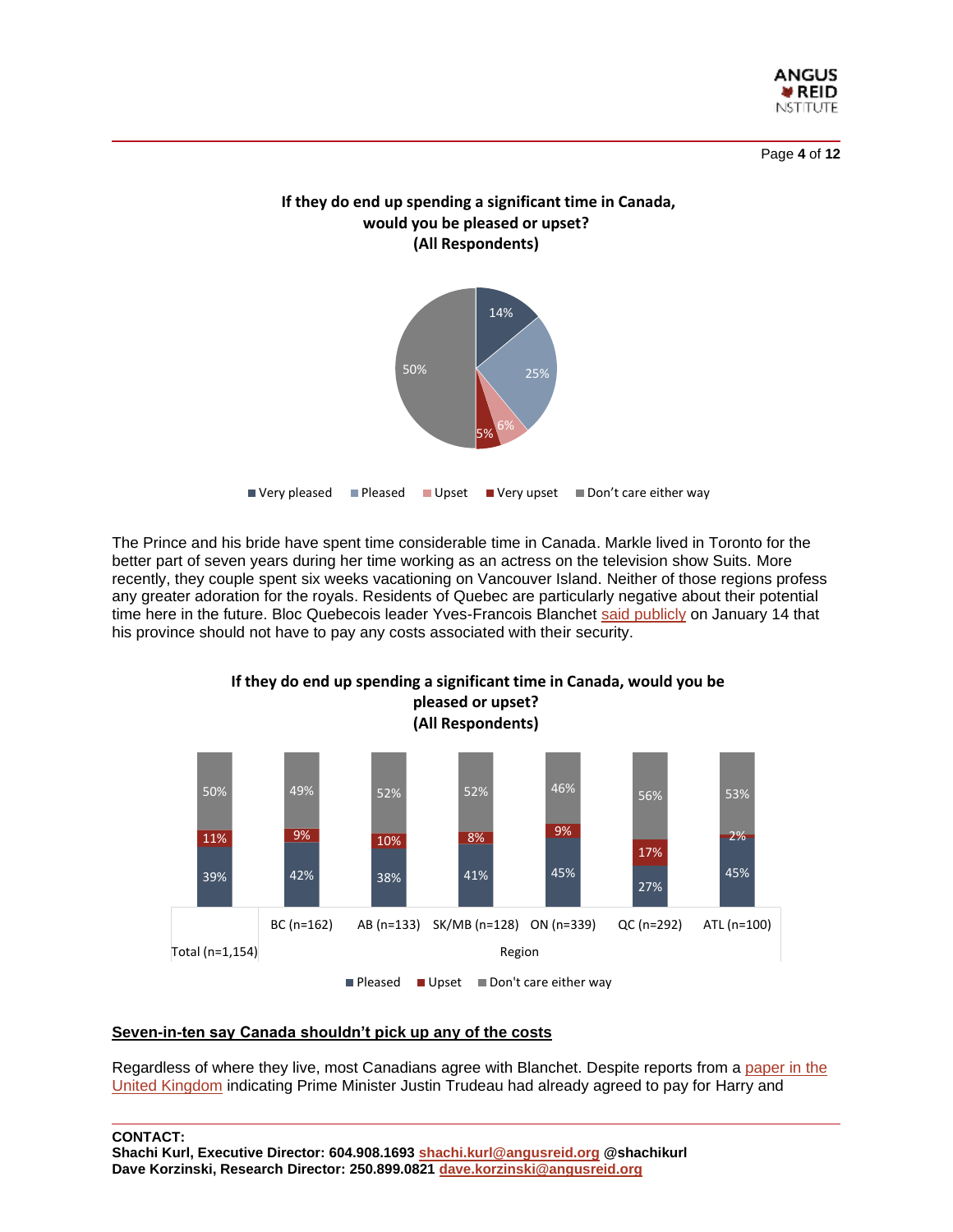

Page **5** of **12** Megan's security costs during a call with the Queen, Finance Minister Bill Morneau has said that no [decision had been made on the matter.](https://www.cbc.ca/news/politics/bill-morneau-security-costs-harry-meghan-1.5424988)

For their part, Canadians are less than enthusiastic about the prospects of footing the bill for any costs that may come as a part of the royals' living arrangements. In fact, seven-in-ten (73%) say that they would prefer Canada not pitch in any money. For one-in-five (19%), some cost sharing is appropriate, while only a handful of Canadians would willingly pay for all costs (3%):



- Pay for some of the costs but not all of them
- Not pay for any of these costs -- they should cover it themselves
- Not sure/Can't say

Notably, this view is consistent across demographic groups including age, gender or region or political preference [\(see detailed tables for more\).](http://angusreid.org/wp-content/uploads/2020/01/2020.01.14_Royals_Release_tables.pdf)

#### **Part Two: The rest of the Royal Family**

#### **Canadians still love the Queen, less favourability for Prince Charles**

On February 6, 2020, the Queen will have been Canada's head of state for 67 years. As Canada and the world have changed, her presence has been constant and reliable. It is not surprising then, that Canadian views of Queen Elizabeth II have been largely positive in recent years.

In 2016, an Angus Reid Institute poll showed the most common word chosen to describe her was "respected". In 2020, a year where she will turn 94, two-thirds of Canadians (67%) view her favourably. Quebec is a notable exception to this sentiment.

**CONTACT: Shachi Kurl, Executive Director: 604.908.1693 [shachi.kurl@angusreid.org](mailto:shachi.kurl@angusreid.org) @shachikurl Dave Korzinski, Research Director: 250.899.0821 [dave.korzinski@angusreid.org](mailto:dave.korzinski@angusreid.org)**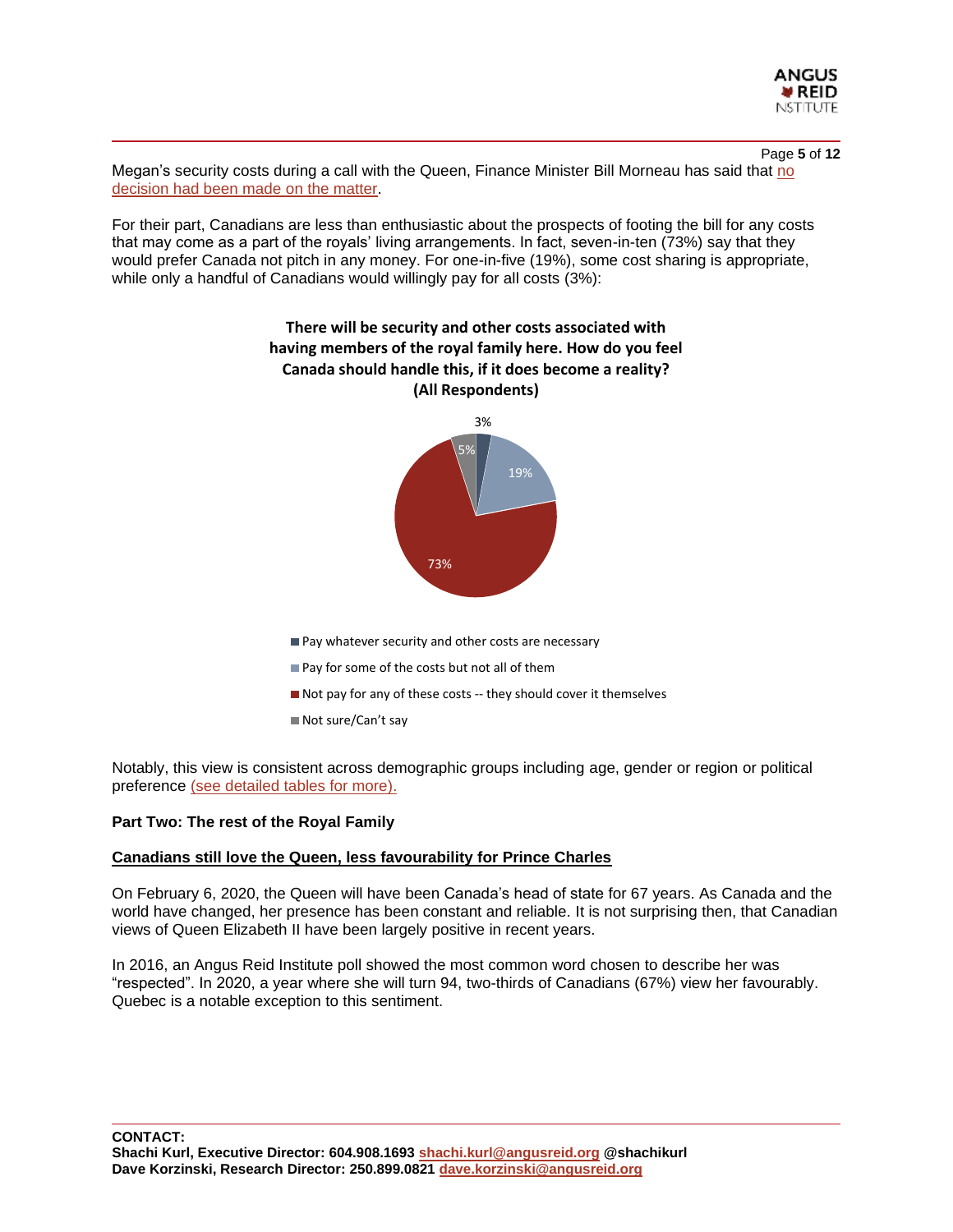

Page **6** of **12**



This favourability stands in stark contrast to her heir to the throne, Prince Charles, for whom just 39 per cent of Canadians hold a favourable opinion. Meanwhile, the Queen's grandsons, Prince William and Harry have similar favourability to the Queen's. Age demographics drive public opinion. Canadians 55 years of age and over hold considerably higher opinions of nearly all members of the royal family:

| Percentage holding a favourable view of each: |                              |               |               |               |  |
|-----------------------------------------------|------------------------------|---------------|---------------|---------------|--|
|                                               | <b>Total</b><br>$(n=1, 154)$ | Age           |               |               |  |
|                                               |                              | 18-34 (n=326) | 35-54 (n=399) | $55+ (n=429)$ |  |
| <b>Prince Harry</b>                           | 69%                          | 66%           | 71%           | 69%           |  |
| <b>Prince William</b>                         | 68%                          | 54%           | 70%           | 77%           |  |
| <b>Queen Elizabeth II</b>                     | 67%                          | 59%           | 66%           | 75%           |  |
| <b>Prince Charles</b>                         | 39%                          | 28%           | 41%           | 47%           |  |
| <b>Princess Anne</b>                          | 35%                          | 19%           | 32%           | 51%           |  |
| <b>Prince Edward</b>                          | 25%                          | 13%           | 22%           | 37%           |  |
| <b>Prince Andrew</b>                          | 10%                          | 6%            | 10%           | 13%           |  |

#### **William and Harry – royal representatives or celebrities?**

The two members of the royal family who garner the most worldwide attention are undoubtedly Prince William and his younger brother Prince Harry. The daily movements of each and their wives – Kate Middleton and Meghan Markle – are feverishly documented by tabloids. Both couples have had a [stormy](https://www.vox.com/the-goods/2019/10/3/20897491/prince-harry-and-meghan-markle-sue-tabloids)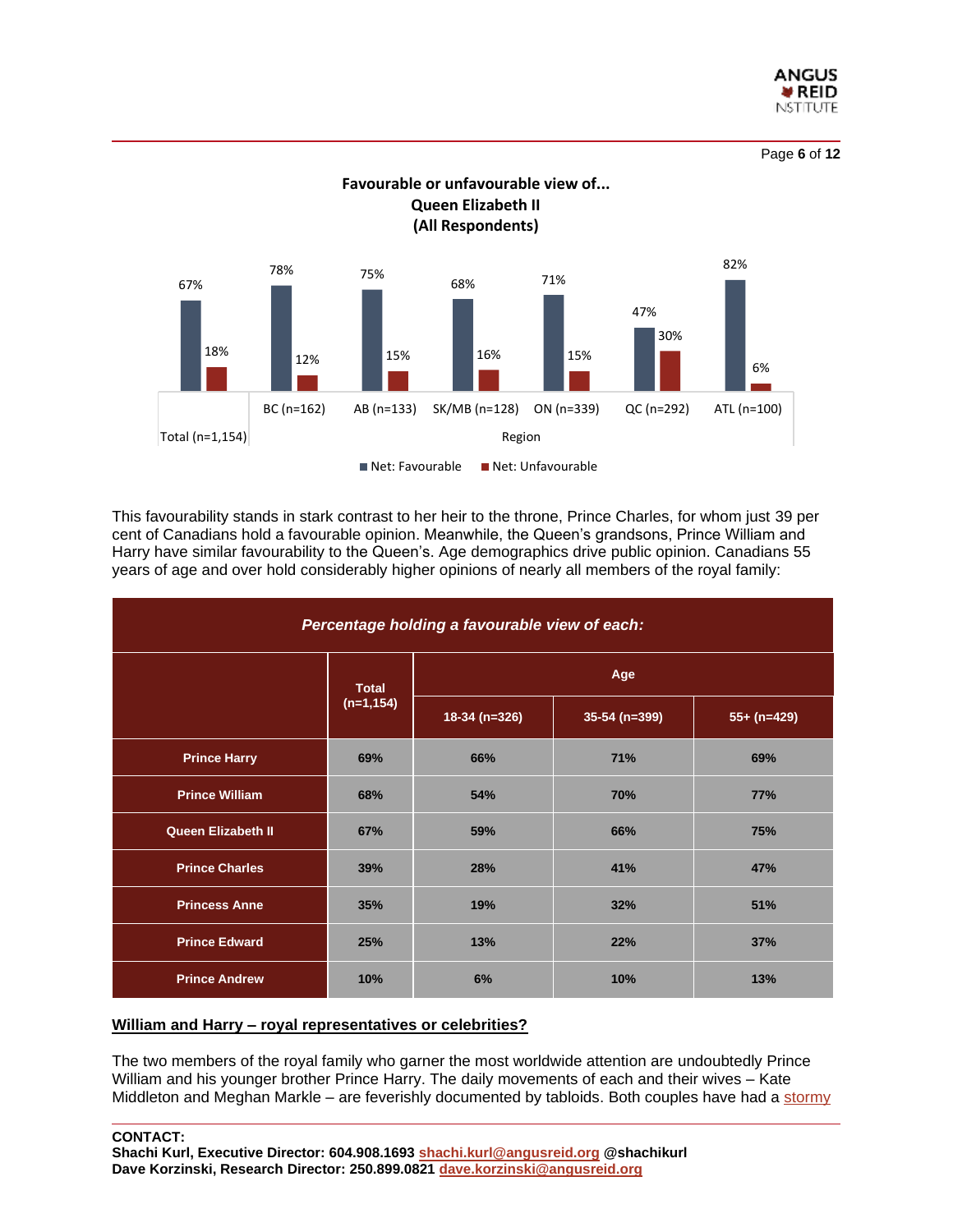

Page **7** of **12** [and litigious](https://www.vox.com/the-goods/2019/10/3/20897491/prince-harry-and-meghan-markle-sue-tabloids) relationship with media. While each is view favourably by a comfortable majority of Canadians, there are interesting differences in perception between the brothers.

Asked whether they view each as a monarchical representative or more of a celebrity personality, Harry is viewed as a celebrity by a much larger group. This may be due his earlier days of [partying with famous](https://www.biography.com/news/prince-harry-bachelor-days-girlfriends-photos)  [celebrities](https://www.biography.com/news/prince-harry-bachelor-days-girlfriends-photos) or his more recent marriage to Markle, an actress. Whatever the reasoning, nearly half of Canadians consider Harry more of a celebrity, while just 18 per cent say this of William. The Queen and Prince William are most likely to be viewed as representatives of the monarchy, while Prince Andrew, who has recently stepped down from royal duties due to [allegations of sexual assault,](https://www.aljazeera.com/news/2019/12/prince-andrew-alleged-sexual-assault-victim-seeks-uk-support-191203082657620.html) is also viewed primarily as a celebrity and not as a representative of the family.

| And, for each of these members of the royal family, do you view them more as:<br>(Only asked of respondents who initially had an opinion of each person) |                                                                   |                                   |  |  |
|----------------------------------------------------------------------------------------------------------------------------------------------------------|-------------------------------------------------------------------|-----------------------------------|--|--|
|                                                                                                                                                          | <b>Working member of</b><br>family/representative of the monarchy | More of a famous person/celebrity |  |  |
| <b>Queen Elizabeth II</b>                                                                                                                                | 72%                                                               | 12%                               |  |  |
| <b>Prince William</b>                                                                                                                                    | 66%                                                               | 18%                               |  |  |
| <b>Prince Charles</b>                                                                                                                                    | 60%                                                               | 21%                               |  |  |
| <b>Prince Harry</b>                                                                                                                                      | 41%                                                               | 47%                               |  |  |
| <b>Princess Anne</b>                                                                                                                                     | 30%                                                               | 21%                               |  |  |
| <b>Prince Andrew</b>                                                                                                                                     | 22%                                                               | 52%                               |  |  |
| <b>Prince Edward</b>                                                                                                                                     | 22%                                                               | 22%                               |  |  |

#### **Part Three: Future of the Monarchy**

#### **Two-thirds say royal family losing or has lost relevance**

If the media coverage and discussions of Harry and Meghan's departure is any indication, there is still a healthy appetite for global gossip when it comes to the royal family. That said, as an institution in Canadian life, most in this country say the royal family has lost relevance. In fact, while one-in-five say the royals are less relevant now than they have been previously, 41 per cent say they feel the monarchy is completely irrelevant now.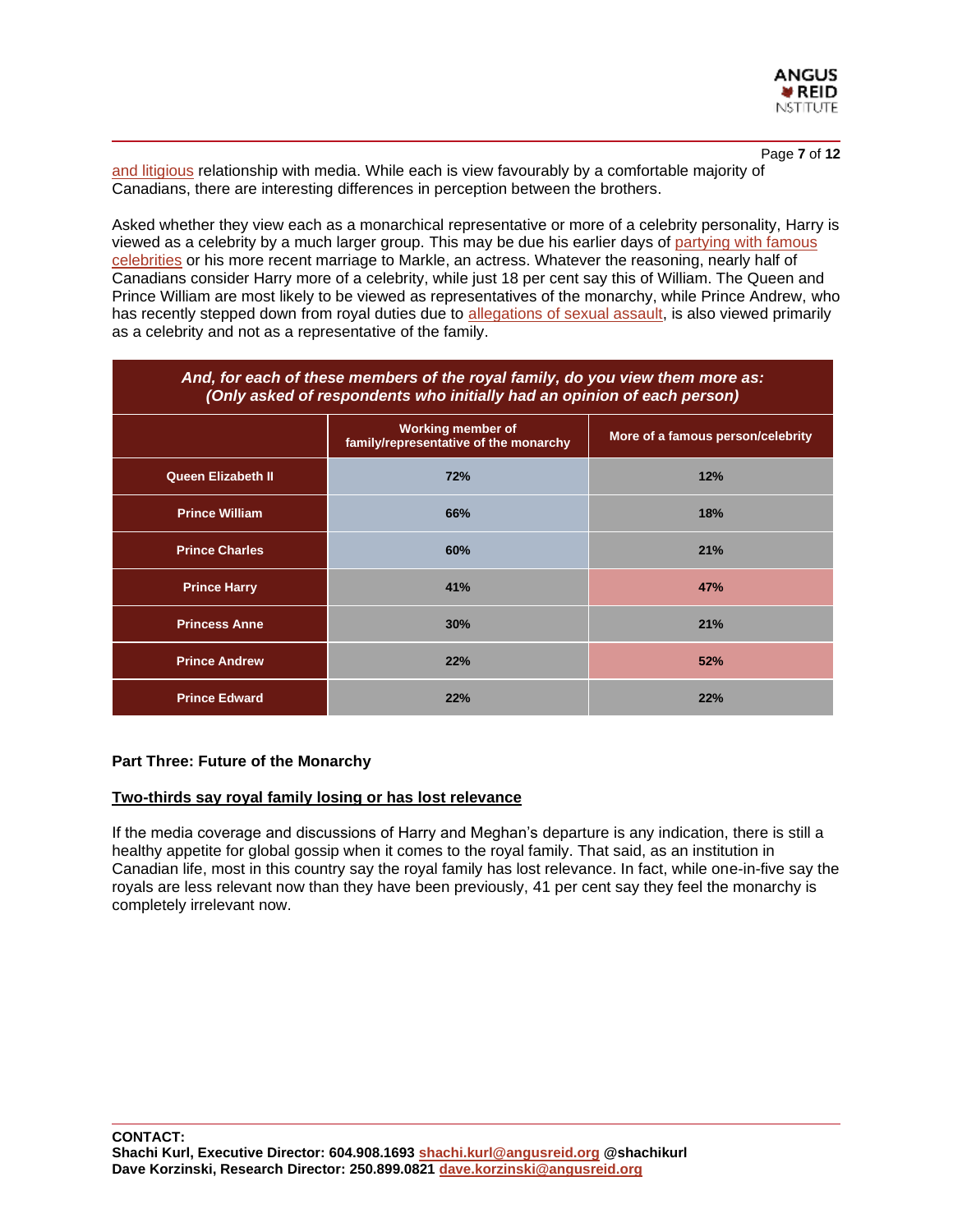





There are certain populations who consider the royals more relevant. Half of women between the ages of 35 and 54 (49%), the royals are personally relevant to them. The same can be said for two-in-five (41%) of women 55 years and older. Majorities of men across all aged groups disagree:





#### **Most happy to continue recognizing the Queen**

If the royal family is indeed losing relevance, the situation may deteriorate further after Queen Elizabeth II dies. In addition to her high favourability among Canadians, most also prefer to continue to recognize her as head of state until she dies. The proportion saying this is close to unchanged from 2016: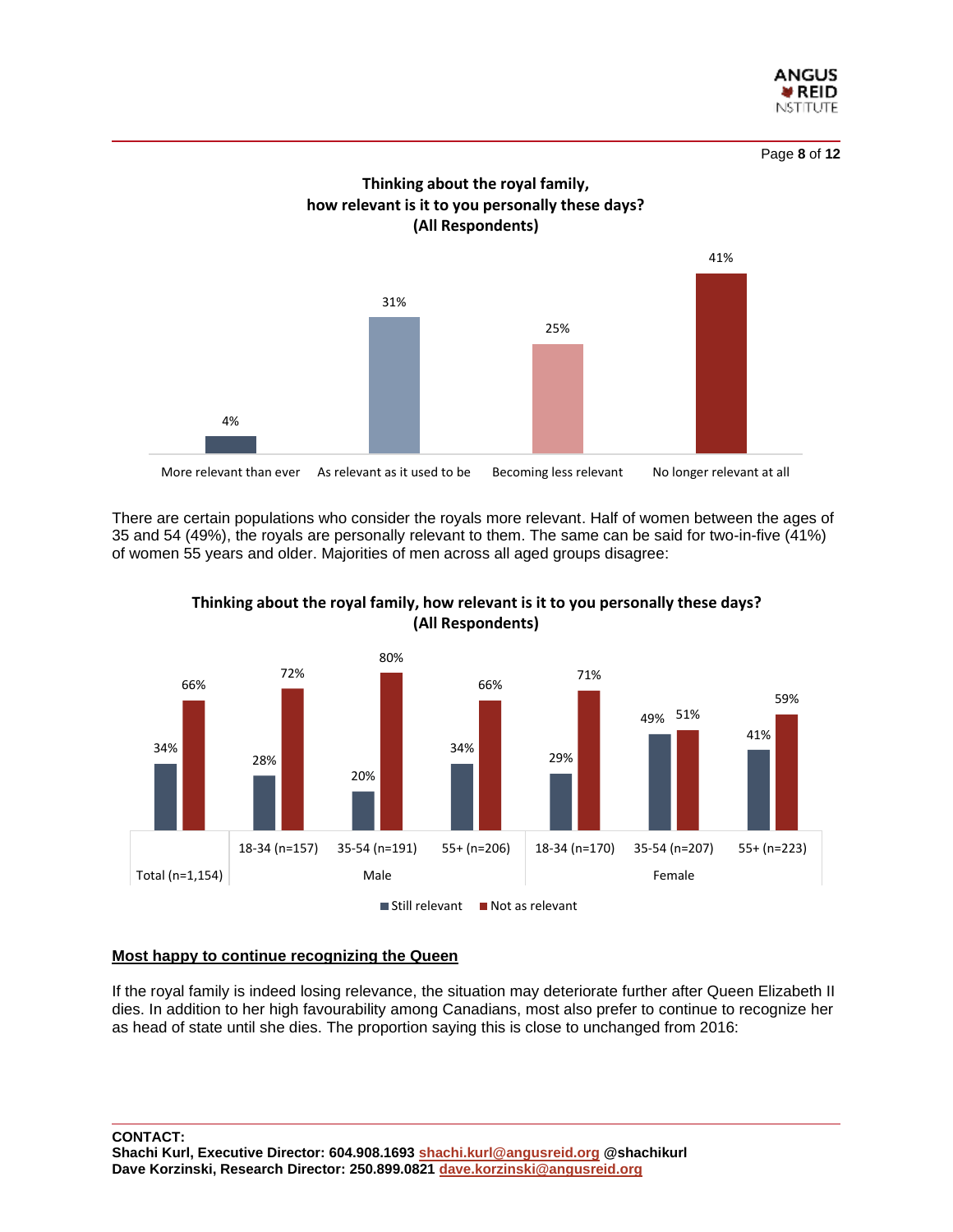



# **Do you support or oppose Canada continuing to recognize her, by swearing oaths to her, putting her on currency, and recognizing her as**

# **But what about when she's gone?**

The next in line for the throne is Prince Charles. When Canadians were asked to choose which how they would describe him in 2016, 'boring' and 'unimportant' topped the list. This helps explain current lower support for Canada remaining a constitutional monarchy under Charles. Just 43 per cent of Canadians say they would prefer to recognize him after the Queen dies. As for Prince William, a majority (58%), say they *would* recognize him as Canada's head of state:



# **Would you support or oppose Canada recognizing each as King? (All Respondents)**

#### **Plurality would prefer not to remain a constitutional monarchy**

More generally, Canadian desire to remain a constitutional monarchy appears to be fading. In 2016, residents were split evenly about Canada's future relationship with the Crown. Two-in-five (42%) wished to continue with the current arrangement for generations to come, while nearly the same number (38%)

<sup>■</sup> Support ■ Oppose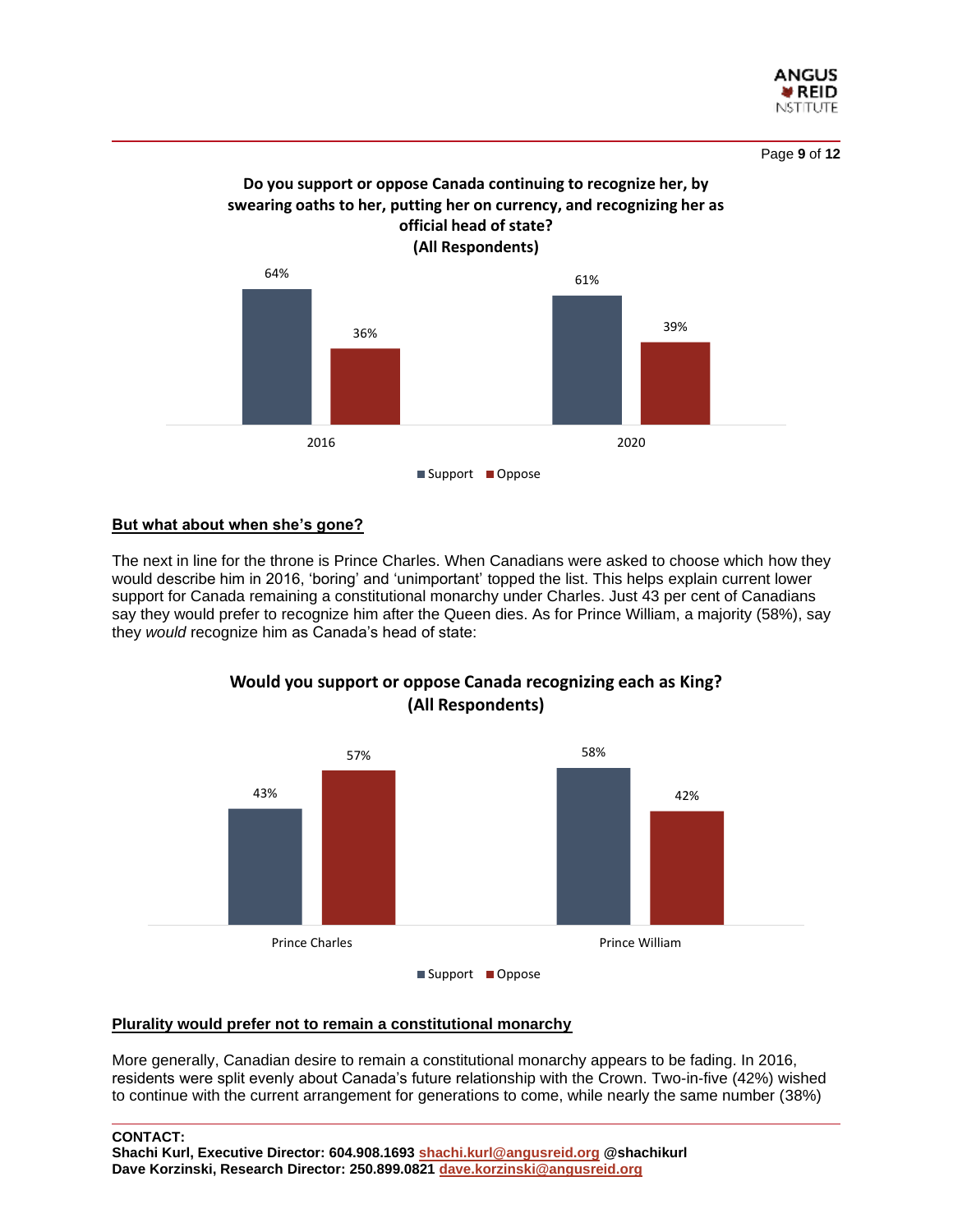

Page **10** of **12**

said that Canada should forge a new path. Now, those proportions have flipped. A greater number of Canadians now say they would prefer to end the traditional relationship (45%) and no longer be a constitutional monarchy:



**Regardless of what you think about the individual royals, do you think Canada should continue as a constitutional monarchy for generations to come?**

Regionally, British Columbians are most likely to resist changing the current system. This is the case for a majority in most regions, though Quebecers are starkly opposed to continuing on with a constitutional monarchy:



# **Regardless of what you think about the individual royals, do you think Canada should continue as a constitutional monarchy for generations to come?**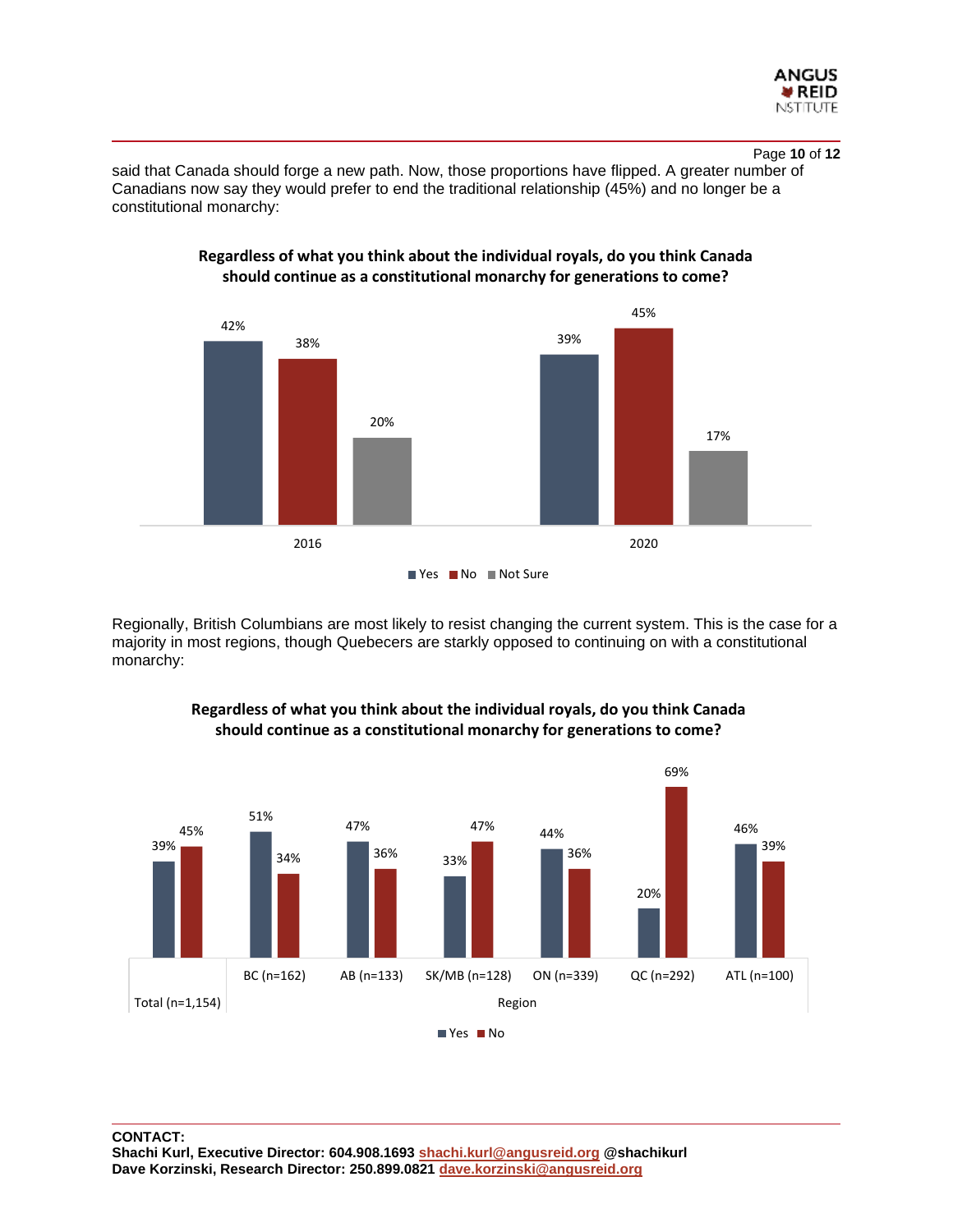

#### **If not a monarchy, then what?**

The Queen, as Canada's monarch, is the head of state for this country (and 15 other nations of the Commonwealth). The Queen appoints, on the advice of the Prime Minister, a Governor General, who in turn performs a number of parliamentary duties, including opening a new session of parliament.

Those who wish to remain with current monarchical arrangement largely point to tradition (31%) or pride in being a member of the commonwealth (52%) as their primary motivations. Notably, older Canadians are much more likely to take pride in being a part of the commonwealth, while younger ones evidently think it would just be too much of a pain to change:



## **You said Canada should remain a constitutional monarchy for generations to come, what is your main reason for this?**

Meanwhile, there are a number of different arrangements that opponents to the current system prefer. The most popular choice for replacing the Queen as head of state would be to imbue these powers under the Prime Minister (27% choose this). Another 19 per cent say that Canada should continue to have a Governor General but that the ties to Britain should be severed: